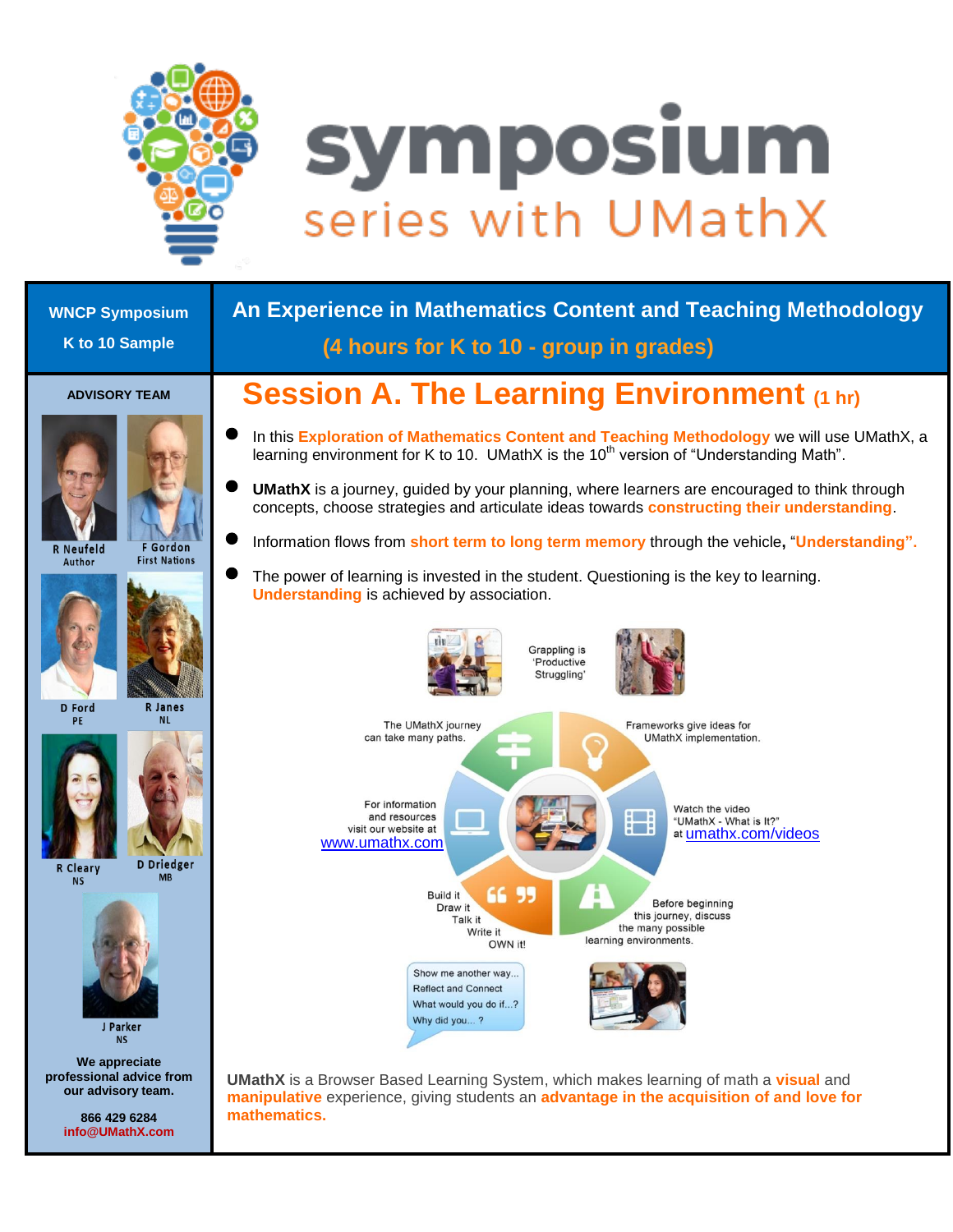| <b>WNCP Symposium</b>                                                                                                                    | An Experience in Mathematics Content and Teaching Methodology                                                                                                                                                                                                                                                                                                                                                                                                                                                                                                                                                                                                                                                                                                                                                                                                                                                                                                                                                                                                                                                                                                                                                 |  |  |
|------------------------------------------------------------------------------------------------------------------------------------------|---------------------------------------------------------------------------------------------------------------------------------------------------------------------------------------------------------------------------------------------------------------------------------------------------------------------------------------------------------------------------------------------------------------------------------------------------------------------------------------------------------------------------------------------------------------------------------------------------------------------------------------------------------------------------------------------------------------------------------------------------------------------------------------------------------------------------------------------------------------------------------------------------------------------------------------------------------------------------------------------------------------------------------------------------------------------------------------------------------------------------------------------------------------------------------------------------------------|--|--|
| K to 10 Sample                                                                                                                           | (4 hours for K to 10 - group in grades)                                                                                                                                                                                                                                                                                                                                                                                                                                                                                                                                                                                                                                                                                                                                                                                                                                                                                                                                                                                                                                                                                                                                                                       |  |  |
| <b>TOWARDS</b><br><b>UNDERSTANDING</b>                                                                                                   | <b>Outline Today:</b><br><b>The Learning Environment</b><br><b>Content and Pedagogy</b><br><b>Bookmarks, Tests, Data Analysis</b><br><b>The Treasure Hunt</b>                                                                                                                                                                                                                                                                                                                                                                                                                                                                                                                                                                                                                                                                                                                                                                                                                                                                                                                                                                                                                                                 |  |  |
| how to use                                                                                                                               | UMathX-What is it? at www.umathX.com > Media > Videos                                                                                                                                                                                                                                                                                                                                                                                                                                                                                                                                                                                                                                                                                                                                                                                                                                                                                                                                                                                                                                                                                                                                                         |  |  |
| <b>UMathX</b><br>as a                                                                                                                    | Enter the URL <b>www.umathx.com/preview</b> into the address box of any browser.<br>Enter the Username that you have been given for this UMathX session.<br>Enter the Generic Password: umathx                                                                                                                                                                                                                                                                                                                                                                                                                                                                                                                                                                                                                                                                                                                                                                                                                                                                                                                                                                                                                |  |  |
| tool<br>for learning                                                                                                                     | There exist 4 Login Types: student, teacher, principal, supervisor                                                                                                                                                                                                                                                                                                                                                                                                                                                                                                                                                                                                                                                                                                                                                                                                                                                                                                                                                                                                                                                                                                                                            |  |  |
|                                                                                                                                          | Q<br>Search UMathX<br>ωD<br>Content<br>Analyze Data<br>Special<br>Menu<br>Do a Test<br>Tools<br>iew a Framework<br>Menu<br>Texas TEKS<br>anage Bookmarks<br>Curriculum<br>Help Me Get Started<br>Menu                                                                                                                                                                                                                                                                                                                                                                                                                                                                                                                                                                                                                                                                                                                                                                                                                                                                                                                                                                                                         |  |  |
| <b>LET'S EXPLORE</b>                                                                                                                     |                                                                                                                                                                                                                                                                                                                                                                                                                                                                                                                                                                                                                                                                                                                                                                                                                                                                                                                                                                                                                                                                                                                                                                                                               |  |  |
| <b>THE CONTENT</b><br><b>MENU</b>                                                                                                        |                                                                                                                                                                                                                                                                                                                                                                                                                                                                                                                                                                                                                                                                                                                                                                                                                                                                                                                                                                                                                                                                                                                                                                                                               |  |  |
| <b>ELEMENTARY</b><br><b>Example:</b>                                                                                                     | Introduce the CONTENT MENU - to fill the Gaps                                                                                                                                                                                                                                                                                                                                                                                                                                                                                                                                                                                                                                                                                                                                                                                                                                                                                                                                                                                                                                                                                                                                                                 |  |  |
| <proceed> is </proceed>                                                                                                                  | Select "CONTENT Menu" and again follow the path below in order:<br>1. Fractions > Equivalent Fractions > Pattern Blocks. Click on (arrow up)(arrow right)(arrow left)(double arrow up)<br><b>Content Menu</b> Fractions > Equivalent Fractions > Pattern Blocks > Hexagon1 to work through lesson, Hexagon1                                                                                                                                                                                                                                                                                                                                                                                                                                                                                                                                                                                                                                                                                                                                                                                                                                                                                                   |  |  |
| the way that UMathX<br>controls the pace.<br>It ensures attention to<br>tasks and separates<br>the pieces of the<br>concept being built. | 2. Double click on "This is one Whole Hexagon" on the first page to have the line read and highlighted.<br>When <proceed> appears on the bottom right, click on it.<br/>Key in "1", then press <enter>. Key in "2" then press <enter>. Now click on <proceed>.<br/>Enter a number  try the number  "2"  three times before entering the correct answer.<br/>NOTE- Encourage students to risk. A mistake is an opportunity to learn.<br/>3. Click on the 2<sup>nd</sup> icon at the top of the screen, MENU.<br/>Now navigate to Hexagon1 and complete the lesson.<br/>A blue screen with two options – GO BACK  or  CONTINUE, marks the end of a lesson.<br/>Return to the Main Menu.<br/>Select "CONTENT Menu" and again follow the path below in order:<br/><b>Content Menu.</b> Fractions &gt; Equivalent Fractions &gt; Pattern Blocks &gt;<br/>The green pencil beside "Hexagon1" indicates that a corresponding printable framework is available. Click on pencil.<br/>Option 1: After printing it, follow the lesson outline on the framework.<br/>Option 2: Earlier (above) you followed the lesson "Hexagon1" within UMathX.<br/>Return to the <b>Main Menu.</b></proceed></enter></enter></proceed> |  |  |
|                                                                                                                                          |                                                                                                                                                                                                                                                                                                                                                                                                                                                                                                                                                                                                                                                                                                                                                                                                                                                                                                                                                                                                                                                                                                                                                                                                               |  |  |
|                                                                                                                                          | Select "CONTENT Menu". and follow the path below in order:<br>Fractions > The Meaning of Fractions > Introduction Think, Write, Say.<br>The green pencil beside "Circles" indicates that a corresponding printable framework is available. Click on the pencil.<br>Option 1: After printing it, follow the lesson outline on the framework.<br><b>Option 2: Follow the lesson "Circles" within UMathX.</b>                                                                                                                                                                                                                                                                                                                                                                                                                                                                                                                                                                                                                                                                                                                                                                                                    |  |  |
|                                                                                                                                          | Return to the Main Menu.                                                                                                                                                                                                                                                                                                                                                                                                                                                                                                                                                                                                                                                                                                                                                                                                                                                                                                                                                                                                                                                                                                                                                                                      |  |  |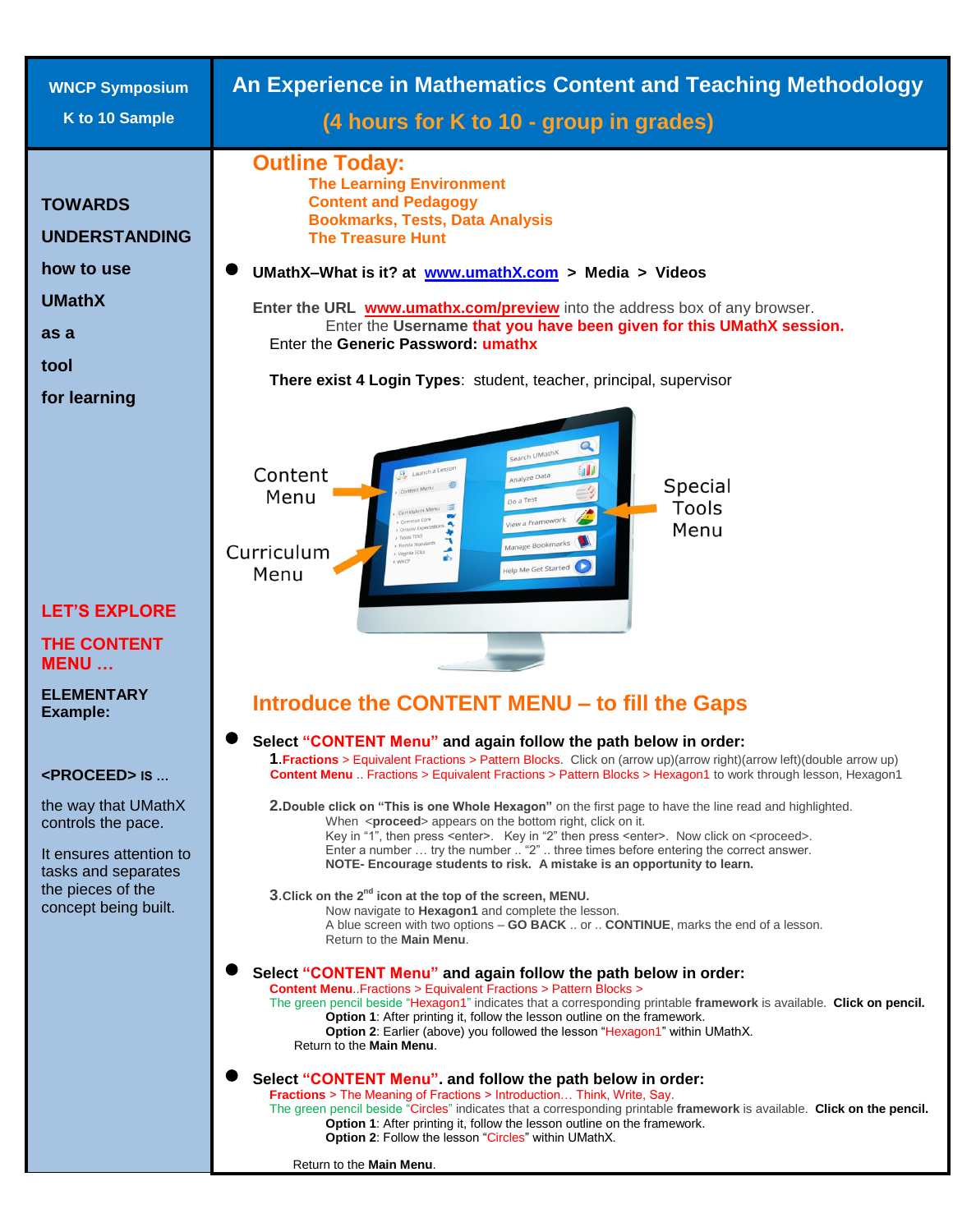| <b>WNCP Symposium</b>                                           | An Experience in Mathematics Content and Teaching Methodology                                                                                                                                          |
|-----------------------------------------------------------------|--------------------------------------------------------------------------------------------------------------------------------------------------------------------------------------------------------|
| K to 10 Sample                                                  |                                                                                                                                                                                                        |
|                                                                 | (4 hours for K to 10 - group in grades)                                                                                                                                                                |
|                                                                 | <b>Introduce the CURRICULUM MENU</b>                                                                                                                                                                   |
| <b>LET'S EXPLORE</b>                                            |                                                                                                                                                                                                        |
| <b>THE CURRICULUM</b>                                           | <b>Select "WNCP CURRICULUM Menu".</b><br>Follow this path in order:                                                                                                                                    |
| <b>MENU</b>                                                     | 1. Grade 5, then N-Number, then Number Sense.                                                                                                                                                          |
|                                                                 | Click (arrow right)(arrow left)(arrow up)(double arrow up).                                                                                                                                            |
| <b>ELEMENTARY</b>                                               | 2. Select WNCP.                                                                                                                                                                                        |
| <b>Example:</b>                                                 | 3. Click  Grade 5 > N-Number > Number Sense > 07. You have now reached suggested lessons to fit 5.N.7                                                                                                  |
|                                                                 | 4. You now have 2 choices - Tab 1 - "Lessons" and Tab 2 - "Frameworks"                                                                                                                                 |
|                                                                 | 5. Select Lessons                                                                                                                                                                                      |
|                                                                 | You are at lessons selected from the <b>Content Menu</b> for 5.N.7.<br>Lessons are in order that we recommend that they be taught.                                                                     |
|                                                                 | 6. Double Click the 3 <sup>rd</sup> lesson- Fractions > Equivalent Fractions > Pattern Blocks > Hexagon1 (Remember this?)<br>Do a few <proceeds> into the lesson.</proceeds>                           |
|                                                                 | 7. Exit the lesson by clicking on the 2 <sup>nd</sup> icon at the top of the screen, MENU.<br>You are returned to the Selection Menu within the Curriculum Selection, 5.N.7, ready for another choice. |
| <b>THREE PART</b><br><b>MODEL LESSONS</b>                       | 8. Click on tab "Frameworks".                                                                                                                                                                          |
| (FRAMEWORKS)                                                    | You see tiered 3 part model printable lessons which give ideas on implementing UMathX.                                                                                                                 |
| are meant to:                                                   | 9. Double-Click on  Equivalent Fractions -1.pdf.<br>Note the 3 part lesson. It can be printed in colour or in black and white double sided to save on paper.                                           |
| 1. Tie on-screen<br>knowledge to it's<br>concrete<br>expression | This can be given to a student or a pair of students as a plan for implementation of UMathX.<br>Note that the instructions to the student(s) direct them within the Content Menu.                      |
|                                                                 | 10. Return to UMathX, by moving the mouse to top of the screen and click on the X for Equivalent Fractions -1.pdf.                                                                                     |
| off-computer                                                    | Select "Help Me Get Started" on the Main Menu.                                                                                                                                                         |
| Provide support for<br><b>RTI &amp; STEAM models</b>            | "UMathX Videos" will appear. Select and play the video, "Frameworks for Learning"                                                                                                                      |
|                                                                 |                                                                                                                                                                                                        |
|                                                                 | <b>Select "CONTENT Menu"</b><br>Follow this path in order:                                                                                                                                             |
| <b>LET'S EXPLORE</b>                                            | <b>Graphing &gt; Linear Relations &gt; The Elastic Example.</b><br>Note the green pencil icon beside the lesson, "Setup Equations". Click on it to display the framework.                              |
| <b>CONTENT MENU &amp;</b>                                       | Option 1: After printing it, follow the lesson outline on the framework.<br><b>Option 2: Follow the lesson "Setup Equations" within UMathX.</b>                                                        |
| <b>CURRICULUM</b>                                               | Return to the <b>Main Menu.</b>                                                                                                                                                                        |
| <b>MENU</b>                                                     | <b>Select the WNCP CURRICULUM Menu.</b>                                                                                                                                                                |
| <b>SECONDARY</b>                                                | Follow the path to 9.PR.2<br>Click on tab "Lessons".                                                                                                                                                   |
| <b>Example:</b>                                                 | Double Click the lesson- Graphing > Linear Relations > The Elastic Example > Setup Equations<br>Click on the tab "Frameworks".                                                                         |
|                                                                 | Note tiered 3 part lessons, Linear Relations - Elastic -1, -2, -3 for a suggestion to implement UMathX.                                                                                                |
|                                                                 |                                                                                                                                                                                                        |
|                                                                 |                                                                                                                                                                                                        |
|                                                                 |                                                                                                                                                                                                        |
|                                                                 |                                                                                                                                                                                                        |
|                                                                 |                                                                                                                                                                                                        |
|                                                                 |                                                                                                                                                                                                        |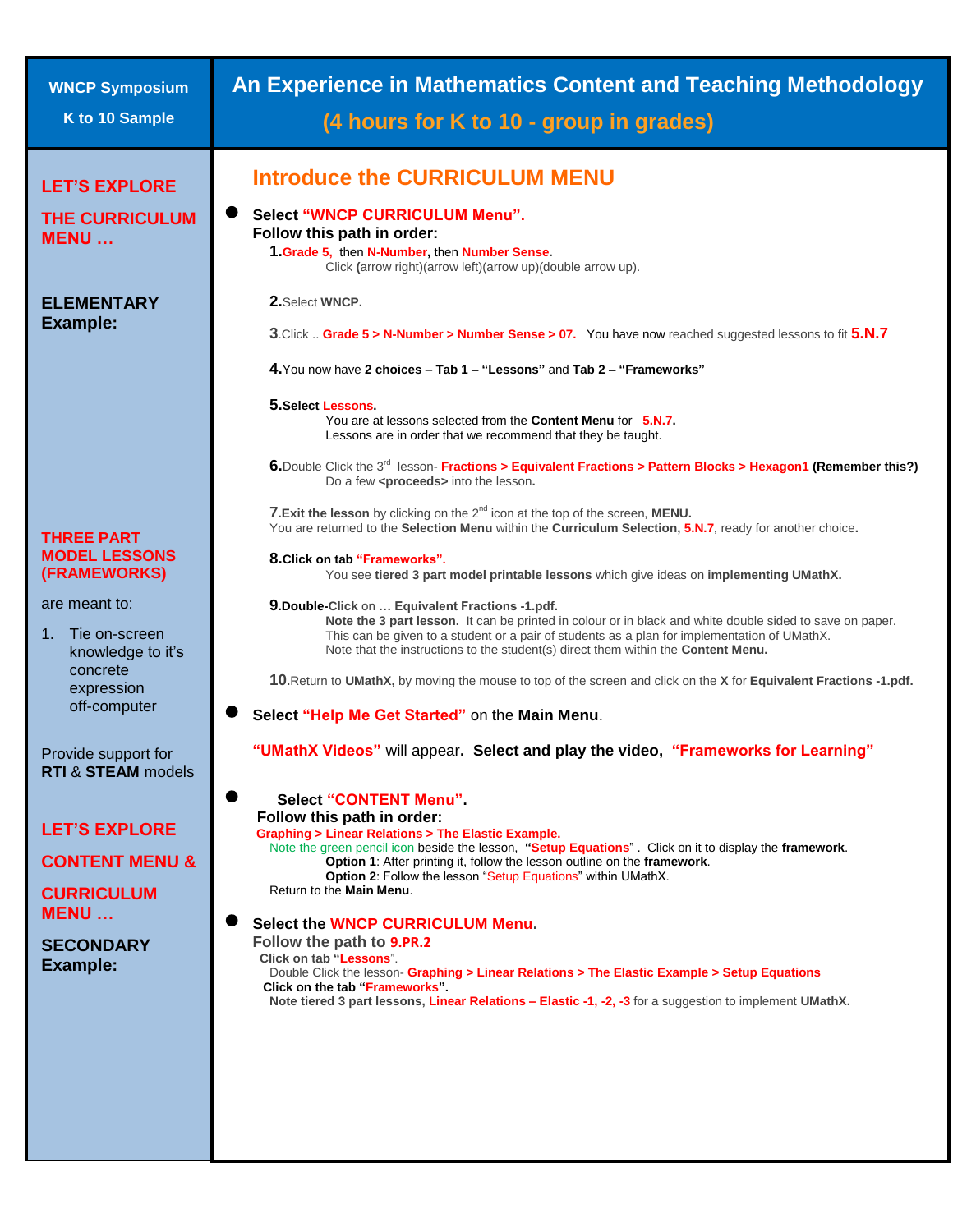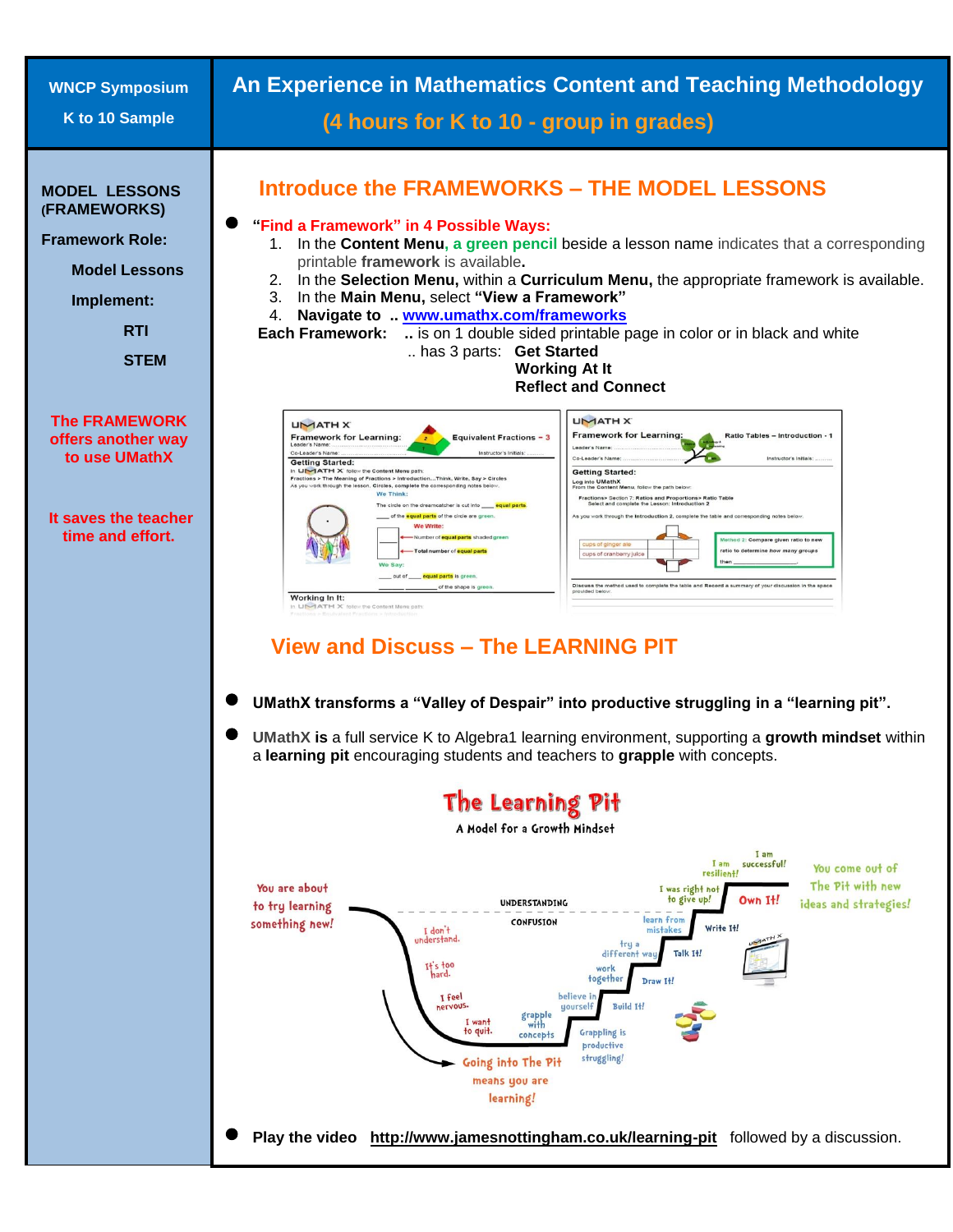| <b>WNCP Symposium</b><br>K to 10 Sample                                                                         | An Experience in Mathematics Content and Teaching Methodology<br>(4 hours for K to 10 - group in grades)                                                                                                                                                                                                                                                                                                                                                                                                                                                          |  |  |
|-----------------------------------------------------------------------------------------------------------------|-------------------------------------------------------------------------------------------------------------------------------------------------------------------------------------------------------------------------------------------------------------------------------------------------------------------------------------------------------------------------------------------------------------------------------------------------------------------------------------------------------------------------------------------------------------------|--|--|
| <b>PLAN A LESSON:</b><br><b>OPTION 1</b><br>1 <sup>ST</sup> CONTENT<br><b>MENU</b><br>2 <sup>ND</sup> FRAMEWORK | <b>Session B. Content &amp; Pedagogy(1 hr)</b><br><b>PLANNING a LESSON - OPTION 1 - Choose from lessons scaffolded within the Content Menu.</b><br>First  Select the Content Menu. Choose the path to a particular lesson or set of lessons.<br><b>Example:</b> Place Value>Identify Place Value Patterns(to 1000)>D>Expanded Notation<br>Second  Note a green pencil icon beside  1) Expanded Notation<br>This indicates that a corresponding framework is available.<br>Click on the framework and print it, possibly 1 for every 2 or 3 students in the group. |  |  |
| <b>OPTION 2</b><br>1 <sup>ST</sup> CURRICULUM<br>menu<br>2 <sup>ND</sup> LESSON PATHS                           | PLANNING a LESSON-OPTION 2-This is likely the option if you work in WNCP Curriculum.<br>First  Follow the steps in the WNCP CURRICULUM menu for your choice.<br>Second  Click on the LESSON button to make appropriate lessons available.<br>Third  Click on the FRAMEWORKS button for appropriate frameworks if they exist. Print.<br>Content                                                                                                                                                                                                                    |  |  |
| 3RD FRAMEWORKS                                                                                                  | Menu<br><b>Main Menu</b><br><b>Possible</b><br><b>Paths</b><br>in<br>Frameworks<br>Lessons<br>Lesson<br>Planning<br>urriculum:<br>Menu                                                                                                                                                                                                                                                                                                                                                                                                                            |  |  |
| <b>CURRICULUM</b>                                                                                               | <b>1.N.4</b> – Place Value> Model Numbers Grouped in Packages >C>Ones and Groups of Ten                                                                                                                                                                                                                                                                                                                                                                                                                                                                           |  |  |
| $K$ TO $2$                                                                                                      | 2.N.4 - Place Value > Identify Place Value Patterns (to 20) >C> Tens & Ones to Pictures #2<br>(Place Value - 2 Digit Numbers - Different Ways)                                                                                                                                                                                                                                                                                                                                                                                                                    |  |  |
| <b>CURRICULUM</b>                                                                                               | 3.N.5 - Place Value>Identify Plac Value Patterns (to 1000) >D>Expanded Notation                                                                                                                                                                                                                                                                                                                                                                                                                                                                                   |  |  |
| <b>3 TO 5</b>                                                                                                   | (Place Value to 1000 - Expanded Notation)<br>3.N.9 - Operations> 23) Subt 3 Digit Numbers Concretely> D<br>(Subtraction With Regrouping #3)                                                                                                                                                                                                                                                                                                                                                                                                                       |  |  |
|                                                                                                                 | 4.N.8 - Fractions> The Meaning of Fract> IntroThink, Write, Say> Circles<br>(Fraction Intro- Pattern Blocks-1)<br>4.SS.M.3 - Meas& Geom> Per & Area of Polyg> Areas of Polyg>Polyg to Simple Shapes> Ex 1<br>(Polygons Broken -1)                                                                                                                                                                                                                                                                                                                                 |  |  |
|                                                                                                                 | 5.N.5 -Whole#∬>Mult&DivofWhole Nu>Multby2DigitMult>Part Prod-Area>Ex 1<br>(Mult 2 digit.PP24x37)<br>- Whole # & Int> Mult & Div of Whole Num> Mult by 2 Digit Mult> Partial Prod-Area> Ex 4-Without Blocks<br>5.PR.1 - Algebra> Patterns, Patterns, Patterns>Patterns to Formulas> Ex. 4<br>(Patterns with Toothpicks)<br>(challenge) - Algebra>Patterns, Patterns, Patterns> Sum of Seq -Geom - Real Life<br>(Sum of Geom Seq)                                                                                                                                   |  |  |
| <b>CURRICULUM</b><br>6 TO 7                                                                                     | 6.N.5 - Fractions > Ratios & Proportions> Ratio, Tape Diagram>Introduction<br>(Ratios & Proportions - Tape)<br>6.N.5 - Fractions> Ratios and Proportions> Proportions> Ex 3 Marbles<br>(Estimation U Proportions-1,-2,-3)                                                                                                                                                                                                                                                                                                                                         |  |  |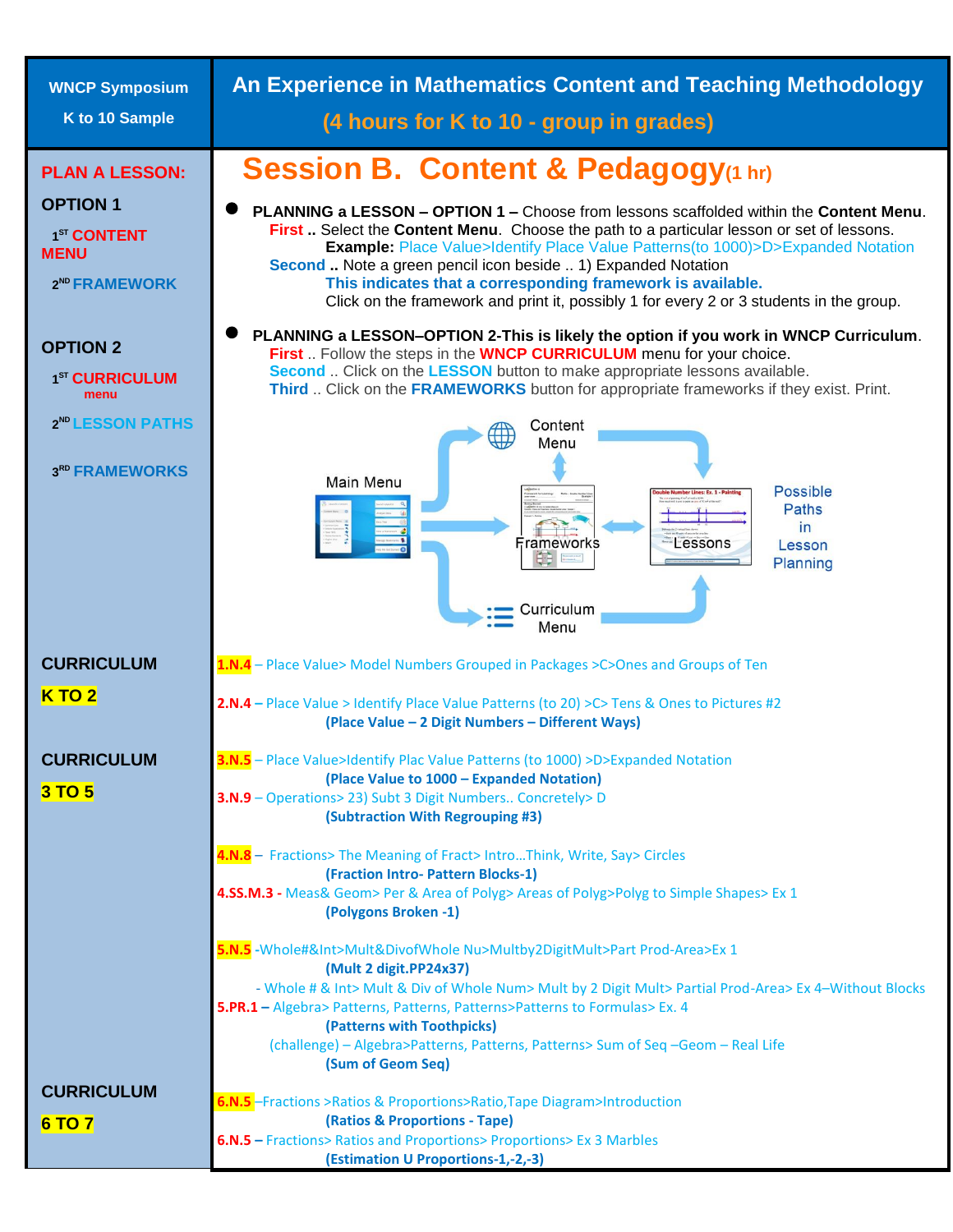| <b>WNCP Symposium</b>                                                          | An Experience in Mathematics Content and Teaching Methodology                                                                                                                                                                                                                                                                                                                |  |  |
|--------------------------------------------------------------------------------|------------------------------------------------------------------------------------------------------------------------------------------------------------------------------------------------------------------------------------------------------------------------------------------------------------------------------------------------------------------------------|--|--|
| K to 10 Sample                                                                 | (4 hours for K to 10 - group in grades)                                                                                                                                                                                                                                                                                                                                      |  |  |
|                                                                                | 7.N.2 - Fractions> Mult & Division of Dec> Mult by Partial Products Area> Ex 1<br>(Mult Dec by Partial Prod 2.4 x 3.7)<br>7.PR.2-Graphing>Read & Sketch Graphs>Graphs Without Scale> Ex 7, 9, 11<br>(Graphs Without - Creating -1)<br>8.N.6 - Fractions> Multiplying Fractions> Developing the Rule> Ex. 3<br>(Multiply Proper Fractions -1)                                 |  |  |
| <b>CURRICULUM</b>                                                              | 8.N.4 - Fractions> Ratios & Proportions> Ratio Table> Introduction 1 & 2<br>(Ratio Tables-Intro 2)<br>8.PR.1 - Graphing > Slope of a Line > Slope > Steepness Factor                                                                                                                                                                                                         |  |  |
| <b>8 TO ALG1</b>                                                               | (Slope In the Real World)<br>9.PR.1 - Graphing> Eq Str Line > Word Prob-Applic>Walker><br>(Slope & Line - Walk in Real World-1)                                                                                                                                                                                                                                              |  |  |
| <b>ANOTHER SOURCE OF</b><br><b>LESSONS</b>                                     | see www.umathx<br>Check the webinar topics and lessons.                                                                                                                                                                                                                                                                                                                      |  |  |
| <b>Within CONTENT MENU</b>                                                     | Video  Understanding vs Memorization  Pa & Ma Kettle.                                                                                                                                                                                                                                                                                                                        |  |  |
| <b>TEST ACCESS:</b><br><b>Main Menu (first page)</b><br><b>Activity Window</b> | <b>Section C: Bookmarks, Tests, Data Analysis</b><br><b>ACCESS:</b> Main Menu  Click on "Do a Test" $\Rightarrow$ or Activity Window  Click on the $\frac{1}{2}$ icon                                                                                                                                                                                                        |  |  |
| <b>TEST TYPES:</b><br><b>WNCP</b><br><b>CONTENT</b><br><b>CUSTOM</b>           | <u>i ildin nildil … ndulululu … Ildil secacas</u>                                                                                                                                                                                                                                                                                                                            |  |  |
| <b>DATA ANALYSIS</b><br><b>Lessons &amp; Tests</b><br><b>Growth</b>            | <b>TYPES:</b><br><b>Ontario Tests</b> – coverage within curriculum for a specific grade<br><b>Content Tests</b> cover items within a certain content area across grade levels<br><b>Custom Tests</b> are generated by the teacher by choosing any specific content.                                                                                                          |  |  |
| <b>Useage</b>                                                                  | Analyze Data" in the Main Menu. The "Data Module" requires data by students.                                                                                                                                                                                                                                                                                                 |  |  |
| For more<br>information on                                                     | The full version allows students to do lessons and tests with results recorded into perpetuity.<br>A teacher or student can then check student data  tests, lessons, useage, growth and more.                                                                                                                                                                                |  |  |
| Data Analysis,<br>we welcome you to<br>contact us.                             | After a student has created data, the teacher of that student could do the following:<br>Select "Analyze Data". Select "Test Data". Select a class or a student, a test category and a test.<br>Click on a specific vertical, then horizontal bar. Click on a question that was answered incorrectly.<br>2 choices.<br>1 - see results.<br>2 - launch an appropriate lesson. |  |  |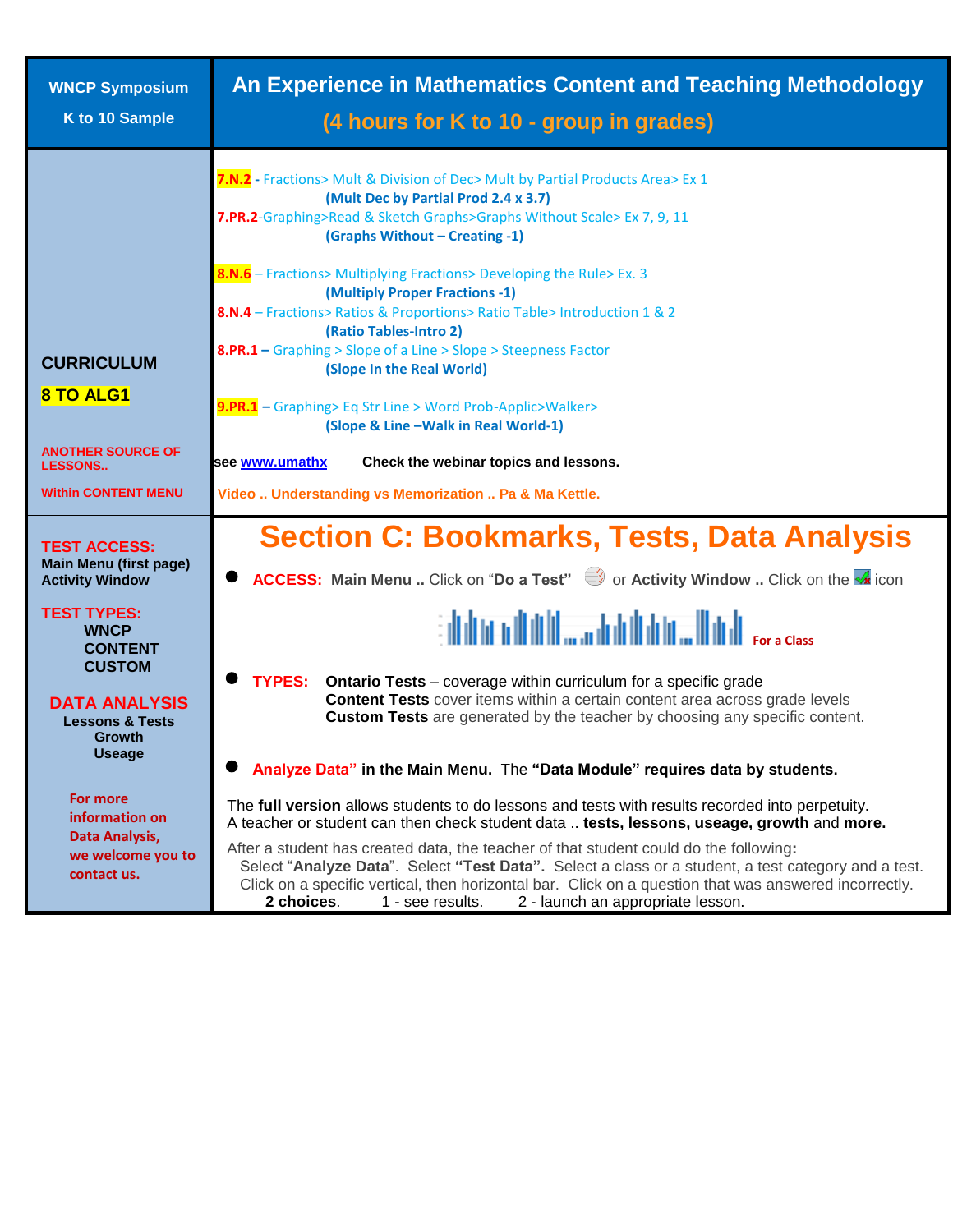## **Session D. The Treasure Hunt – K to 5 – WNCP - 1 hr**

This Treasure Hunt contains directions to guide navigation through the **Content Menu**, the **WNCP Curriculum Menu** and the **Frameworks for Learning** of UMathX. An observation question is connected with each set of directions to assist you in experiencing a variety of learning environments in UMathX.

UMathX is created to address the following **Principles of Learning**:

- Interactive with audio;
- Encourage "grappling" to support a "growth mindset" learning from mistakes;
- Multiple representations of concepts;
- Moving from concrete to pictorial to abstract;
- Pacing controlled by the learner;
- Using a wide variety of teaching strategies options/suggestions within "Frameworks For Learning"

Record your observations in the "Your Answers" column and note the "Principle of Learning" featured in each lesson. Please appreciate that you may be navigating into the middle of a math topic and may be missing the background information. You may want to navigate to preceding lessons to find the needed information.

**The session leader may consider setting up a jigsaw activity using this Treasure Hunt activity.**

**Log into UMathX and work your way through the Treasure Hunt in a non-linear, random order.**

**An Answer Key is available at** [www.UMathX.com](http://www.umathx.com/) **under Training.**

| <b>Directions</b>                                                                                                                                                                                                                                                                                                                                                                                                 | <b>Questions</b>                                                                                                                                                                                                                                                                                                                                                                                                                          | <b>Your Answers</b> |
|-------------------------------------------------------------------------------------------------------------------------------------------------------------------------------------------------------------------------------------------------------------------------------------------------------------------------------------------------------------------------------------------------------------------|-------------------------------------------------------------------------------------------------------------------------------------------------------------------------------------------------------------------------------------------------------------------------------------------------------------------------------------------------------------------------------------------------------------------------------------------|---------------------|
| In the Content Menu, follow the<br>path - Fractions> Equivalent<br><b>Fractions</b>                                                                                                                                                                                                                                                                                                                               | Make a series of mistakes to see how<br>UMathX responds. List a hint that you<br>felt was particularly helpful.                                                                                                                                                                                                                                                                                                                           |                     |
| Now select and work through the<br>menu items within Equivalent<br><b>Fractions</b> listed below:<br><b>Introduction - Square</b><br>Pattern Blocks - Hexagon 1<br>The Clock - Introduction 1<br>Slicing - Example 1<br>An Explanation With Sets -<br>Case1<br>Then select- Memory Game                                                                                                                           | Please double click on a line for audio.<br>Would you use lessons within<br>Equivalent Fractions to: a) Introduce<br>a new concept, b) Reinforce a concept,<br>or c) Intervention?<br>Note the various approaches to<br>understanding Equivalent Fractions.<br>Note the variety of possible learning<br>environments. Would you use a whole<br>group, small group or individual<br>learning? How would you use the<br><b>Memory Game?</b> |                     |
| In the WNCP Curriculum Menu,<br>navigate to 5.N.7<br>Click on a button labelled,<br>Lessons.<br>Find lesson: Square. Double Click<br>on it. Then click on the Menu<br>Icon on menu bar at the top of<br>the screen.<br>Click on the Frameworks button.                                                                                                                                                            | The Content menu contains scaffolded<br>lessons  great for filling learning<br>gaps. The WNCP Curriculum Menu<br>contacts those items from from <b>WNCP</b><br>Content menu and picks those menu<br>that fit WNCP Curriculum.Compare<br>tiered frameworks  Equivalent<br><b>Fractions -1, Equivalent Fractions -</b><br>2 and Equivalent Fractions -3                                                                                     |                     |
| Double Click on some of the<br><b>Frameworks</b> and check the<br>lessons.<br>Select 3.N.11 in the WNCP<br>Menu. Click on Lessons.<br><b>Select Multiplication: Groups</b><br>of 4. Work through few of 9<br>questions. Click on the Menu<br>Icon at the top. Navigate to<br>3.N.11 again. Select the<br>framework - Introduce<br><b>Multiplication Facts Groups</b><br>of 4<br>Follow instructions in framework. | Note the SET approach in<br>understanding multiplication.<br>Note the relationship between the<br>addition sentences and the<br>multiplication sentences.<br>Note value in following instructions on<br>computer, recording on paper to lead to<br>a pattern  the multiplication table<br>What is the path to this lesson within the<br><b>Content Menu?</b>                                                                              |                     |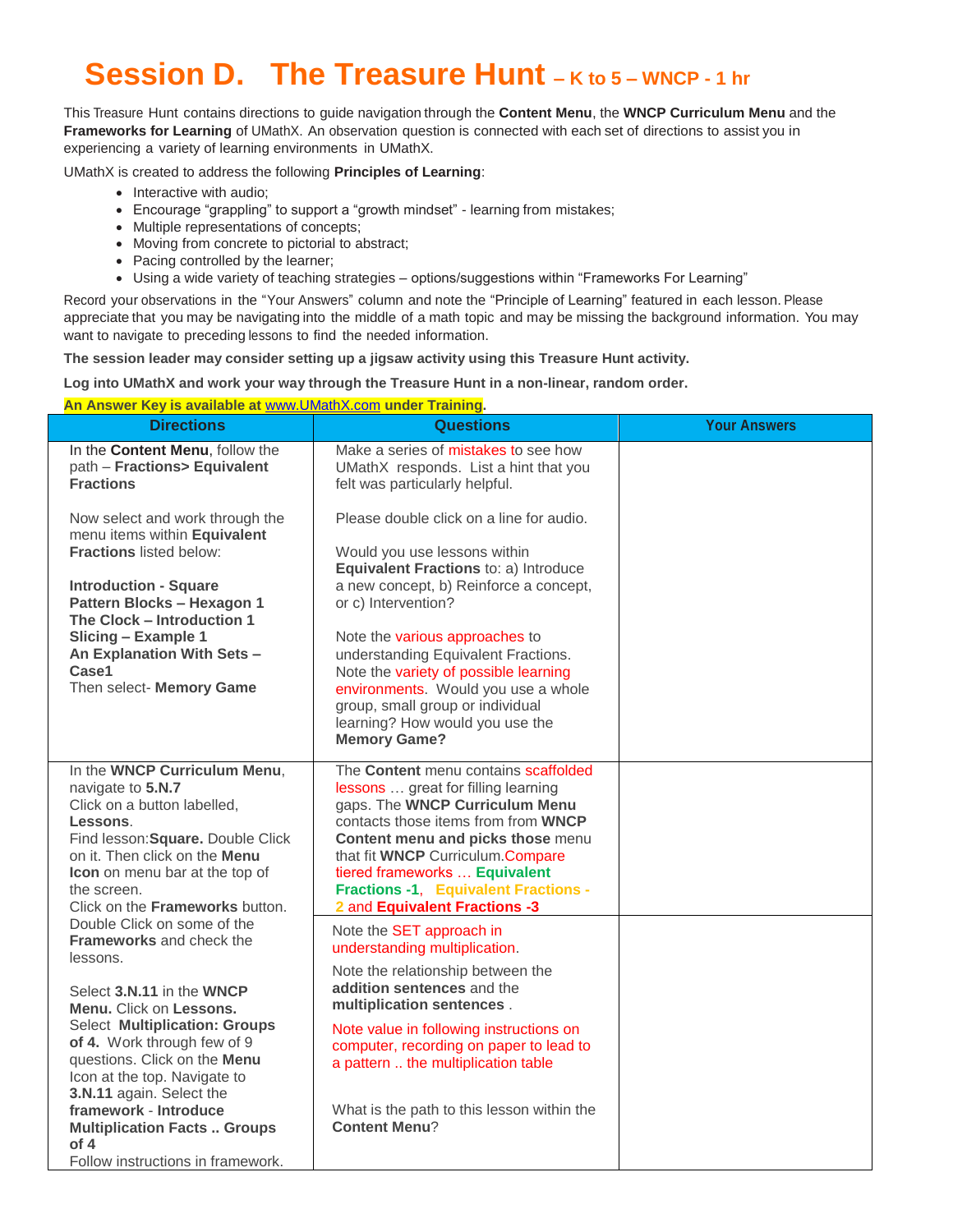| <b>Directions</b>                                                                                                                                               | <b>Questions</b>                                                                                                | <b>Your Answers</b> |
|-----------------------------------------------------------------------------------------------------------------------------------------------------------------|-----------------------------------------------------------------------------------------------------------------|---------------------|
| Note the 3 tiered frameworks -<br><b>Multiplication Introduction - 1</b><br><b>Multiplication - Repeated Addition</b><br><b>Multiplication Introduction - 2</b> | Compare the repeated addition<br>sentences and the multiplication<br>sentences in Getting Started               |                     |
| Eggs in BowlsIntroduce x<br><b>Multiplication Introduction - 3</b>                                                                                              | This method is one approach to help in<br>understand multiplication.                                            |                     |
| <b>Grouping Eggs in Bowls</b><br>Glance over the 3 frameworks.                                                                                                  | Note the scaffolding within the 3<br>frameworks as well as within the 3<br>corresponding lessons within UMathX. |                     |
| Go to <b>www.umathx.com</b> Resources to<br>Frameworks. Find the framework,                                                                                     | The "Getting Started" section, directs to<br>work away from the computer first.                                 |                     |
| <b>Multiply Two 2-Digit Numbers by</b>                                                                                                                          | It is suggested that they work with paper                                                                       |                     |
| Partial Products - 1 at                                                                                                                                         | and base 10 blocks to model numbers -<br>$\frac{1}{\sqrt{2}}$ and $\frac{1}{\sqrt{2}}$ and $\frac{1}{\sqrt{2}}$ |                     |
| Grapple through "Getting Started".                                                                                                                              | Note that in "Getting Started" one needs                                                                        |                     |
| Work through part of the instructions in<br>"Working In It" on the framework with                                                                               | to grapple to find an answer.                                                                                   |                     |
| the help of your computer and partner.                                                                                                                          | Then in "Working In It", UMathX on<br>computer helps toward solutions.                                          |                     |
| The framework above, leads to the<br><b>Content Menu:</b> (login and go there)                                                                                  | Check that the code for this lesson<br>within the WNCP menu is 5.N.5                                            |                     |
| Whole Numbers and Integers  to                                                                                                                                  | This lesson should not be missed.                                                                               |                     |
| Multiplication and Division of to<br>Multiply by a 2 Digit Multiplier to<br>Partial Product - Area  to<br>$Ex 1 - With Blocks$                                  | Note when ones goes to Ex 1 and then<br>to Ex. 4. Comment on how  Ex 1 to<br>Ex 4 help in understanding.        |                     |
| Now go to Ex 4 - Without Blocks                                                                                                                                 | Then check framework  Multiplying                                                                               |                     |
| Note  refer back to picture to<br>understand.                                                                                                                   | Decimals - Partial Products                                                                                     |                     |
| From the WNCP Menu, select                                                                                                                                      |                                                                                                                 |                     |
| 4.N.8                                                                                                                                                           | The frameworks are located in 2 places.                                                                         |                     |
| First select the 3 Tiered Frameworks-                                                                                                                           | What are they?                                                                                                  |                     |
| <b>Fraction Introduction -</b>                                                                                                                                  | If possible print out the 3 frameworks.                                                                         |                     |
| <b>Pattern Blocks -1</b>                                                                                                                                        | How are the frameworks the same?                                                                                |                     |
| <b>Fraction Introduction -</b>                                                                                                                                  | How are the frameworks different?                                                                               |                     |
| <b>Pattern Blocks -2</b>                                                                                                                                        | Note the scaffolding  in tiered lessons                                                                         |                     |
| <b>Fraction Introduction -</b>                                                                                                                                  | Work through both : Fair Sharing Ex.                                                                            |                     |
| <b>Pattern Blocks -3</b>                                                                                                                                        | 1. with blocks and Fair Sharing Ex                                                                              |                     |
| In the Content Menu, hover over:                                                                                                                                | 2. without blocks Find fair sharing in<br>WNCP Menu 5.N.6 Find both the                                         |                     |
| <b>Whole Numbers and Integers</b><br>to                                                                                                                         | lesson and the framework. Comment                                                                               |                     |
| <b>Multiplication and Division of</b>                                                                                                                           | on scaffolding from Ex 1 to Ex 2                                                                                |                     |
| <b>Whole Numbers to Divide by Single</b><br><b>Digit Divisor</b><br>to Fair Sharing                                                                             | In the WNCP Menu, go to 3.N.9 Find the<br>Lesson & the Framework. In "Working                                   |                     |
| Find & work through the framework                                                                                                                               | At It", we suggest using paper, real<br>base 10 blocks and UMathX in the                                        |                     |
| <b>Subtract 3 Digit Numbers Concretely</b>                                                                                                                      | computer. Would you suggest using all                                                                           |                     |
| Subtraction with Regrouping #3 at                                                                                                                               | at the same time?<br>Comment on the critical regrouping                                                         |                     |
| www.umathx.com .                                                                                                                                                | step where we see concrete and<br>abstract simultaneously.                                                      |                     |
| See Frameworks under Resources.                                                                                                                                 | How many different methods of<br>subtraction are listed in this section?                                        |                     |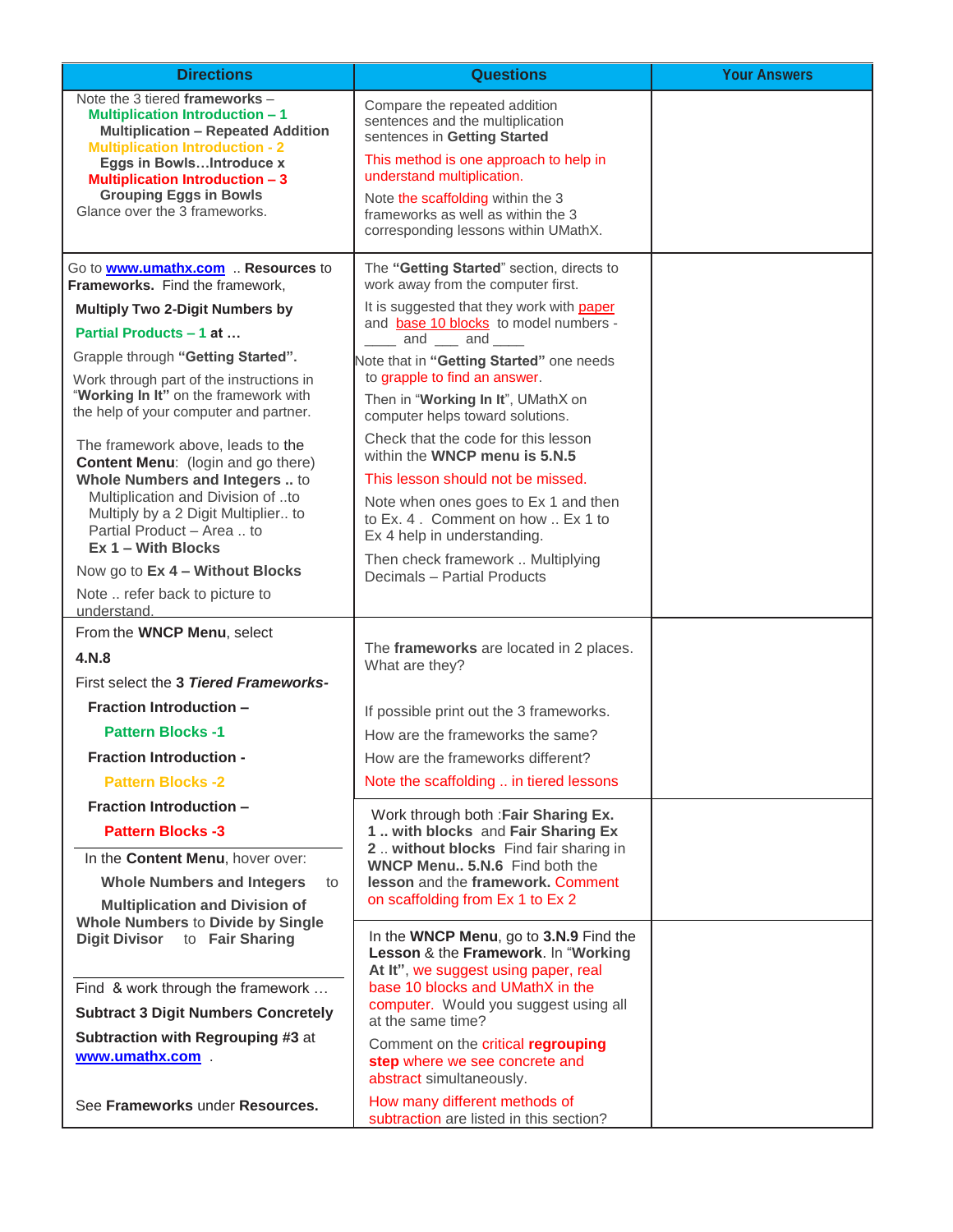## **Session D. The Treasure Hunt – <sup>6</sup> to 10 – WNCP - 1 hr**

This Treasure Hunt contains directions to guide navigation through the **Content Menu**, the **Ontario Curriculum Menu** and the **Frameworks for Learning** of UMathX. An observation question is connected with each set of directions to assist you in experiencing a variety of learning environments in UMathX.

UMathX is created to address the following **Principles of Learning**:

- Interactive with audio;
- Encourage "grappling" to support a "growth mindset" learning from mistakes;
- Multiple representations of concepts;
- Moving from concrete to pictorial to abstract;
- Pacing controlled by the learner;
- Using a wide variety of teaching strategies options/suggestions within "Frameworks For Learning"

Record your observations in the "Your Answers" column and note the "Principle of Learning" featured in each lesson. Please appreciate that you may be navigating into the middle of a math topic and may be missing the background information. You may want to navigate to preceding lessons to find the needed information.

**The session leader may consider setting up a jigsaw activity using this Treasure Hunt activity.**

**Log into UMathX and work your way through the Treasure Hunt in a non-linear, random order.**

**An Answer Key is available at** [www.UMathX.com](http://www.umathx.com/) **under Training.**

| <b>Directions</b>                                                                                                                                                                                                                                                                                                                                                                                                     | <b>Questions or Suggestions</b>                                                                                                                                                                                                                                                                                                                                                                                                                                      | <b>Your Notes or Answers</b>                                                                                                                                                                                                                                                                                                                                                                    |
|-----------------------------------------------------------------------------------------------------------------------------------------------------------------------------------------------------------------------------------------------------------------------------------------------------------------------------------------------------------------------------------------------------------------------|----------------------------------------------------------------------------------------------------------------------------------------------------------------------------------------------------------------------------------------------------------------------------------------------------------------------------------------------------------------------------------------------------------------------------------------------------------------------|-------------------------------------------------------------------------------------------------------------------------------------------------------------------------------------------------------------------------------------------------------------------------------------------------------------------------------------------------------------------------------------------------|
| In the Content Menu, follow the path<br><b>Fractions&gt;Multiplying Fractions&gt;</b><br>Pattern Blocks> Hexagon1                                                                                                                                                                                                                                                                                                     | Do the short lessons. Make mistakes.<br>Comment on learning from concrete to<br>abstract.                                                                                                                                                                                                                                                                                                                                                                            |                                                                                                                                                                                                                                                                                                                                                                                                 |
| Return to the <b>Content Menu</b> and follow path<br>Fractions>MultiplyingFractions> Real<br><b>World Problems with Pictures&gt; Boris'</b><br><b>Money</b><br>Work through the lesson.                                                                                                                                                                                                                               | Go to www.umathx.com.<br>Select "framework" under "resources",<br><b>Mult Fractions - Word Problems -1</b><br>Write a note on how the diagram helps in<br>understanding the word problem here.<br>What is the role of "Reflect/Connect" in the<br>framework?                                                                                                                                                                                                         |                                                                                                                                                                                                                                                                                                                                                                                                 |
| In WNCP Menu, navigate to 8.N.6<br>Click on the button marked, Lessons -<br>Find and select the lesson,<br><b>Ex. 3 – Proper Fraction X Proper Fraction</b><br>Work through the lesson.<br>Now navigate to 8.N.6 again.<br>Click on the button marked frameworks.<br>Multiplying Fractions & Whole Numbers.<br>Select the framework -<br><b>Multiply Proper Fractions - 1</b><br>Follow instructions in the framework | Comment on scaffolding in the <b>UMathX</b> menu.<br>Fractions - Multiplying - Pattern Blocks -<br><b>Fraction Strips - Developing the Rule</b><br>This is a rich sequence<br>List the variety of methods and steps to scaffold to<br>understanding "why" we multiply as we do.<br>In this case, the Getting Started section of the<br>framework refers to another graphic - a simpler<br>example with pattern blocks. This however does<br>not prove the algorithm. | The methods of multiplying here are:<br>pattern blocks(particular/concrete)<br>number line (fraction strips)<br>rectangular (area model)<br>Note the 3 methods direct from concrete<br>to abstract note the scaffolding. First<br>we use<br>specific numbers and then we use<br>red and blue arrows to lead to the<br>algorithm for mult of fractions.<br>We suggest a teacher led, whole class |
| Note the 3 tiered frameworks.<br>This is a difficult topic. One must not "tell<br>the rule". The 3 tiered frameworks help lead<br>towards understanding. Students<br>reflect/connect with Benoit's Problem.<br>Note that one can also reach the same<br>frameworks through www.umathx.com and<br>select "frameworks" under "resources"                                                                                | Reflect and Connect with a partner. In doing so,<br>one may at some point say  "I GOT IT!!"<br>not I "believe you" or "you told me"                                                                                                                                                                                                                                                                                                                                  | lesson here  difficult concept . Class<br>needs to grapple/reflect & connect to<br>move toward understanding here.                                                                                                                                                                                                                                                                              |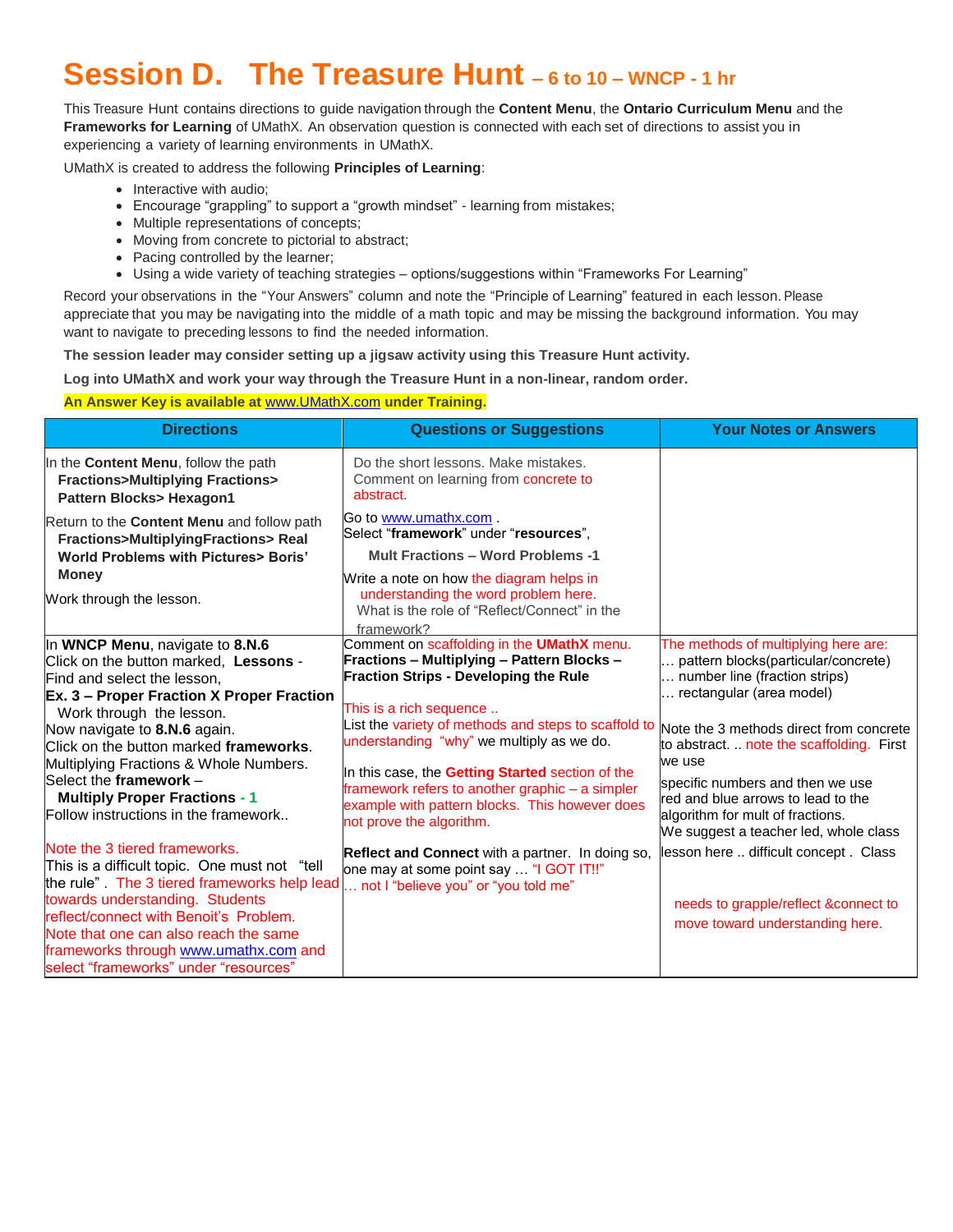| <b>Directions</b>                                                                                                                                                                                                                                                                                                                                                                                                              | <b>Questions or Suggestions</b>                                                                                                                                                                                                                                                                                                                                                    | <b>Your Notes or Answers</b> |
|--------------------------------------------------------------------------------------------------------------------------------------------------------------------------------------------------------------------------------------------------------------------------------------------------------------------------------------------------------------------------------------------------------------------------------|------------------------------------------------------------------------------------------------------------------------------------------------------------------------------------------------------------------------------------------------------------------------------------------------------------------------------------------------------------------------------------|------------------------------|
| From the WNCP Curriculum Menu, find<br>and work through lessons Introduction<br>1 & Introduction 2 under 6.N.5                                                                                                                                                                                                                                                                                                                 | How do the two introductions differ?<br>Please fill in the tables on page 1 of the<br>framework.                                                                                                                                                                                                                                                                                   |                              |
| Now from 6.N.5 in the WNCP<br><b>Curriculum</b> Menu select the framework,<br>"Ratio - Ratio Tables _ Introduction-2"                                                                                                                                                                                                                                                                                                          | In the "Working In It" section on pg 2,<br>complete the "Lawn Fertilizer"<br>question.                                                                                                                                                                                                                                                                                             |                              |
| From the Content menu bar select<br>Graphing<br>>Quadratic Functions<br>>Maximize Cage Area<br>Work through the beginning of each of the sub<br>lessons to the graph in Summary.                                                                                                                                                                                                                                               | Note the "scaffolding" as each concept<br>leads to the next concept.<br>Describe how the real life concept is<br>linked to the visual graph to the<br>abstract equation in  Summary<br>Draw and label the final graph in<br>Summary to the right.                                                                                                                                  |                              |
| In the Content Menu follow the path<br><b>Fractions&gt; Ratios and Proportions&gt;</b><br>What is a Ratio?> Ex 2 - Marbles<br>Then work through the lesson on the<br>computer.                                                                                                                                                                                                                                                 | How does this lesson help<br>understanding?<br>Write a related question involving ratios to<br>determine the number of pike fish in a<br>lake.                                                                                                                                                                                                                                     |                              |
| From the Content Menu select the path<br>Algebra> Adding Expressions>Adding<br>Expressions with X & YTile > Example 1                                                                                                                                                                                                                                                                                                          | Go back and recall blue representing<br>positive and red representing negative.<br>With the information above, record how<br>dragging coloured tiles helps<br>understanding.                                                                                                                                                                                                       |                              |
| Navigate to the WNCP Curriculum<br><b>Menu., 9.PR.1</b><br>First find 2 lessons in The Elastic<br>Setup Equations & Graph Equations.<br>Just do the beginning of each. Navigate to<br>the WNCP Menu  9.PR.1. Find the lesson<br>"The Walker". It is labelled  "Same<br>Speed". Work through the first few<br>questions. Now find the 3 tiered<br>frameworks - Slope & the Line-Walk in<br>the Real World within the curriculum | How could you utilize the variety of<br>examples to incorporate different<br>teaching strategies in your<br>classroom?<br>These lessons address STEM. How?<br>How do frameworks and lesson on the<br>computer complement each other?<br>Check each of the 3 frameworks and<br>comment on how a teacher might<br>organize a class to accommodate a<br>variety of levels in a class. |                              |
| From the Content menu bar select<br>Equations. Then select the sections:<br><b>Problem Solving</b><br><b>Solving Linear Systems</b><br><b>Solving Linear Inequalities</b>                                                                                                                                                                                                                                                      | In Problem Solving, scan 5 problems.<br>In Solving Linear Systems List the<br>number of methods. Do Ex 2 in Solve<br><b>Problems Using Linear Systems</b><br>In Solving Inequalities, check<br>Graphing                                                                                                                                                                            |                              |
| Navigate within the Content Menu along<br>path  Exponents> Pythagorean<br>Theorem Skim through the list of<br>concepts from  In This Topic To<br>The Pythagorean Theorem                                                                                                                                                                                                                                                       | Find the corresponding lessons on<br>Pythagorean Theorem within the<br>CCSS Curriculum Menu for $8th$ grade.<br>Find and list the corresponding<br>Frameworks.                                                                                                                                                                                                                     |                              |